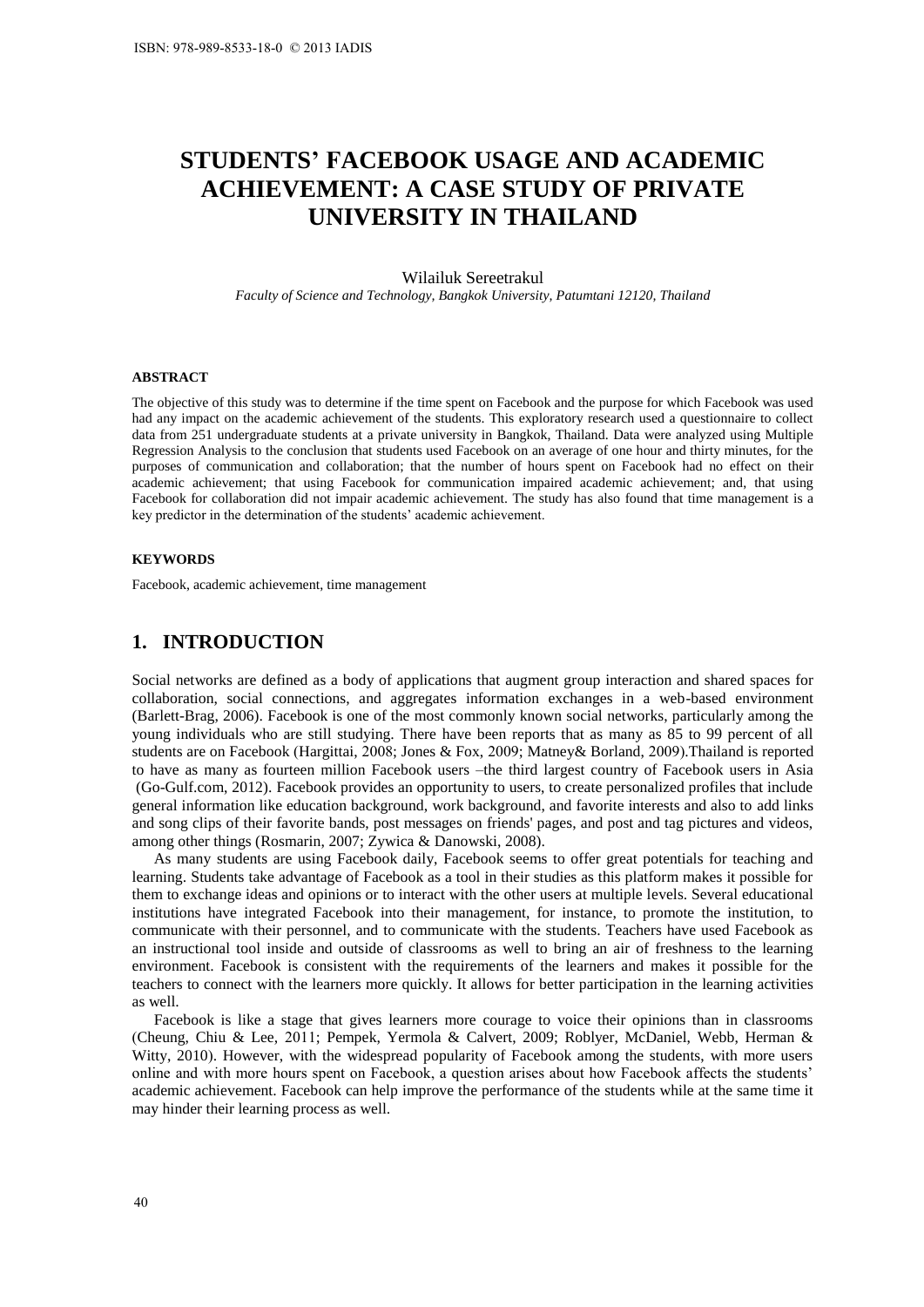This is because the use of Facebook in classroom can distract students. With extended use in combination with poor time management, the students may have less time for their studies and assignments, resulting in procrastination and eventually poorer academic achievement. It is, therefore, interesting to study if Facebook affects the academic achievement of students.

## **1.1 Theoretical Background**

Cognitive Load Theory (CLT) basically states that a learner's attention and working memory is limited. This limited amount of attention can be directed towards intrinsic, germane, or extraneous processing. Intrinsic processing describes a learner's focus on the learning content and its key features; it is determined by the intellectual demands of learning content (the complexity of the content). Germane processing describes a deeper processing of the content by its organization to cognitive representations and its integration into existing representations (integrating previous knowledge). Finally, extraneous processing describes cognitive demands during learning, which do not foster the actual objectives of the learning material, for example cross-references or navigation elements (Swello 1988).

## **1.2 Time Management and Academic Achievement**

Outside of the classroom, if students cannot manage their time effectively since they spend too much time on Facebook for pleasure, they do not take the time to read the assigned material. As a result, they usually request for extensions or have late submissions. Moreover, they are not well-prepared for examination resulting in failing because they have very out-of-class study time. To conclude, students with good time management tend to have good academic achievement.

Trueman and Hartley (1996) studied the time management practices of American students and found female students to manage time more effectively than male students. Time management skills are crucial to academic performance. Good time management leads to better academic performance as well. Sansgiry, Kawatkar, Dutta and Bhosle (2004) discovered that time management skills, academic competence and learning strategies are the factors essential to effective learning. Griffin, MacKewn, Moser and VanVuren (2012) found that time management is positively related to the GPA of the students. Those with good time management achieve higher cumulative GPA.

## **1.3 Facebook and Academic Achievement**

Several scholars have taken interest in the influence of Facebook on academic performance. The findings are not conclusive so far they are not in alignment: certain researches find Facebook to have caused poorer academic performance while other researches find Facebook to have no correlation with academic performance. The study of Kirschner and Karpinski (2010) surveyed the use of Facebook of undergraduate and graduate students to determine how it affected their academic performance. Taking into account the students' GPA, Kirschner and Karpinski (2010) found the GPA of students using Facebook to be lower than those who were not on Facebook. The use of Facebook has left the students with less time for their studies. On the contrary, O'Brien (2011) did a dissertation about the use of Internet and Facebook by the students. In this study, the Facebook usage behaviors and perception of the impact of Facebook on academic performance were examined. The study revealed that students spent an average of two hours on Facebook and 80% of that time was spent on socializing and entertainment. It revealed no significant relationship between Facebook usage patterns and academic performance. This is consistent with the findings of a study conducted by Pasek, More and Hargittai (2009) which did not find a relationship between the use of Facebook and the GPA of the students. The objective of this research was to study how the time spent on Facebook and the purposes for which Facebook was used affected the student's academic achievement, as determined from their cumulative GPA. The other factors of interest with influence on academic achievement were gender and time management skills.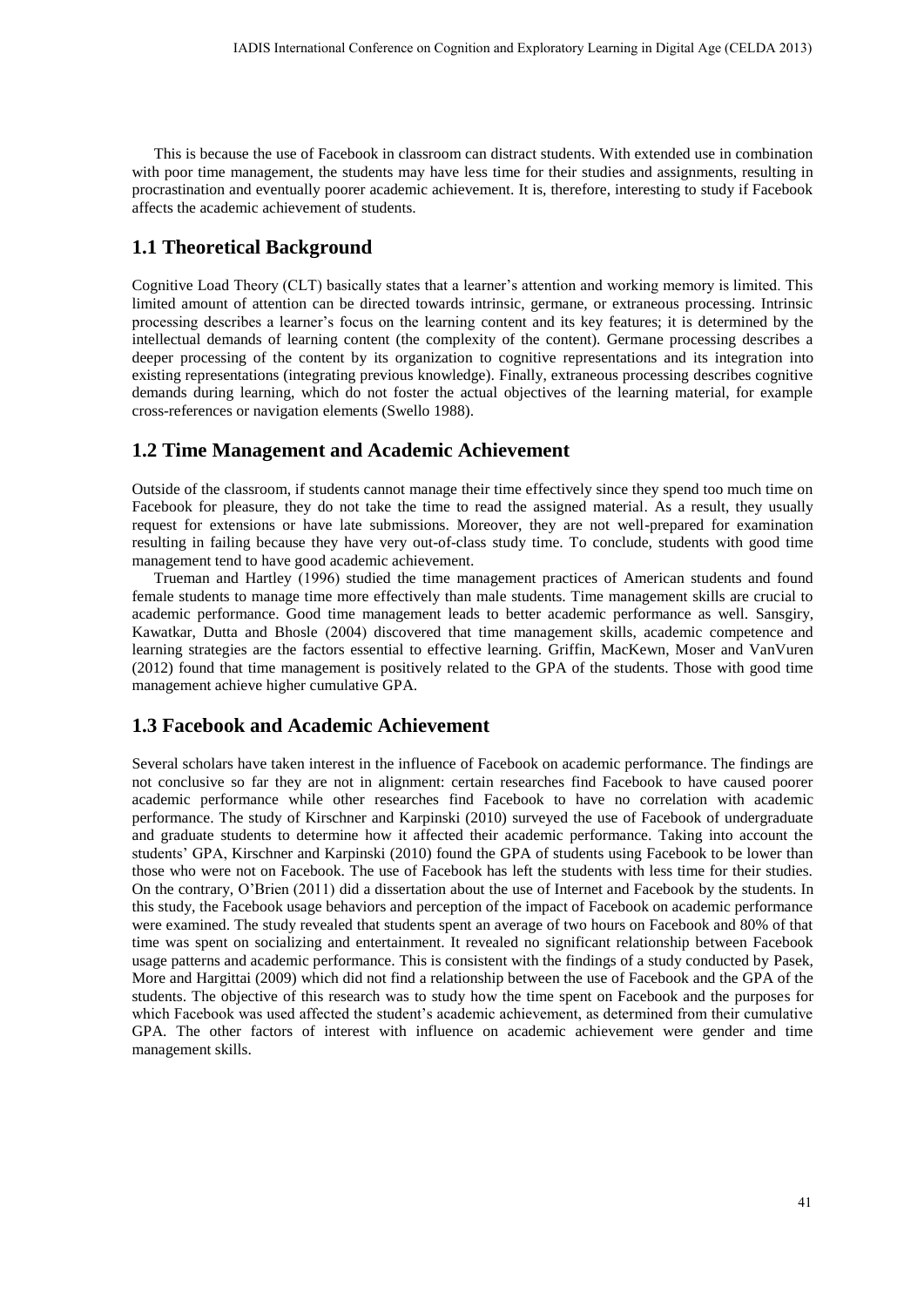## **2. METHOD**

### **2.1 Respondents**

The population in this study was undergraduate students at a private university in Bangkok, Thailand. A visit was made to the private university in July 2012 on a scheduled basis with prior permission from the instructors to enter their classes. The research tool used was an anonymous self-report questionnaire. Regarding ethical issues, the students were asked if they would be interested to volunteer by completing the survey. So, all respondents in this study were voluntary; they had been informed that they could stop responding to the items whenever they felt uncomfortable. Students spent approximately ten or fifteen minutes answering the questions. They were asked to sign a consent form that briefly described the study before taking part in the study. They were also told that the results from this study would not affect their course grades. There were 268 students completing the questionnaire. Of this number, 251 copies or 93.7% of the completed questionnaires were found to be usable. That was sufficient for further analysis.

## **2.2 Instrument**

The instrument used to collect data was a questionnaire with three parts. The first part contained questions about their socio-demographic profile including gender, class year, cumulative grade point average, and time spent on Facebook in each day. The second part contained eleven questions about their usage of Facebook for academic purposes (e.g. "How significantly do you use Facebook to access course notes and other materials?", "How extensively do you use Facebook to communicate with other students in your class?). The third part contained five questions about the students' time management practices (e.g. "I set a goal of what I must get done this week."). The responses were based on the Likert scale from one to five.

The questionnaire was inspected for accuracy of content and for appropriateness of the questions by three qualified experts in the teaching field. Since the questionnaire was originally prepared in Thai, it was translated into English by a linguistic specialist from the Language Institute, Bangkok University. This questionnaire was piloted with fifty students and a reliability analysis was performed. The inter-item reliability (Cronbach's alpha) of Facebook usage for academic purposes was 0.876, and 0.652 for time management.

#### **2.3 Data Analysis**

Descriptive statistics was used initially including frequency, mean, standard deviation for description of sample group demographics. The questions were grouped for Facebook usage for academic purposes using the Exploratory Factor Analysis. Subsequently, an analysis was conducted to determine the variables predicting the cumulative GPA of the students using the Multivariate Regression Analysis.

# **3. RESULTS**

#### **3.1 Socio-Demographic Profiles of the Respondents**

The respondents in this study were 43.6% female and 56.4% male, aged between 18 and 21 years. The number of respondents from each class year was similar. The cumulative GPA of the sample students had a mean of 2.88 (SD = 1.07) with the lowest of 1.25 and the highest of 3.91. Students spent an average of 91 minutes on Facebook  $(SD = 74$  minutes). The student who was on Facebook the longest spent three hours on it each day while the student who spent the shortest time on Facebook was on it for ten minutes. The details can be seen in Table 1.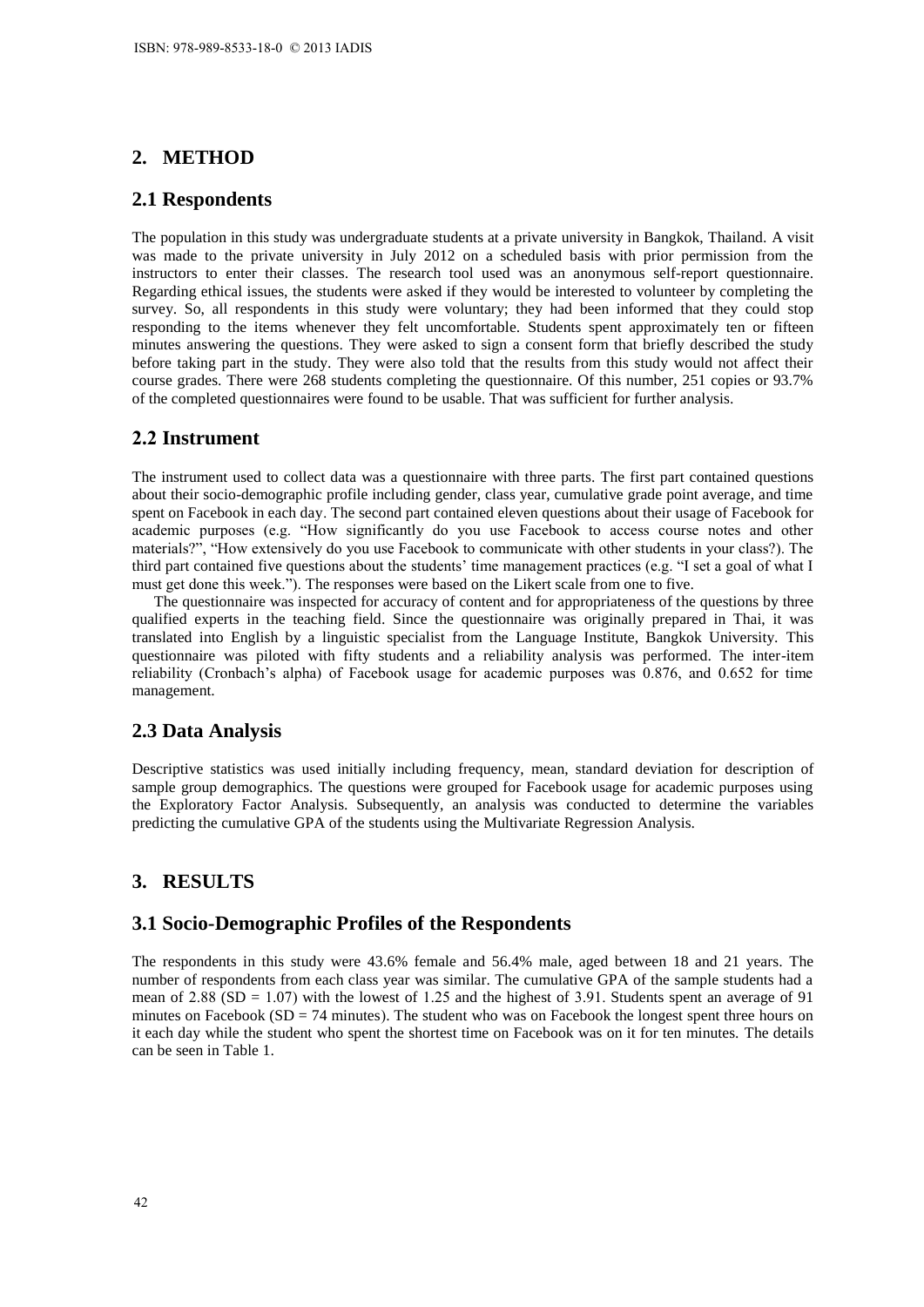|                    | Frequency | $\frac{0}{0}$ |  |
|--------------------|-----------|---------------|--|
| Gender             |           |               |  |
| male               | 144       | 57.4          |  |
| female             | 107       | 42.6          |  |
| Class year         |           |               |  |
| freshman           | 51        | 20.3          |  |
| sophomore          | 72        | 28.7          |  |
| junior             | 68        | 27.1          |  |
| senior             | 60        | 23.9          |  |
| Cum. GPA           |           |               |  |
| $0.00 - 2.00$      | 29        | 11.6          |  |
| $2.01 - 2.50$      | 83        | 33.1          |  |
| $2.51 - 3.00$      | 81        | 32.3          |  |
| $3.01 - 4.00$      | 58        | 23.1          |  |
| Facebook time      |           |               |  |
| Less than 30 min.  | 80        | 31.9          |  |
| $31 - 60$ min.     | 43        | 17.1          |  |
| $61 - 120$ min.    | 55        | 21.9          |  |
| more than 120 min. | 73        | 29.1          |  |

Table 1. Demographic Information of the Respondents

# **3.2 Factors Analysis Results**

The eleven statements concerning the use of Facebook for academic purposes by the students were analyzed using principle components analysis with varimax rotation method to determine the underlying dimensions. In this process, the minimum Eigen value of 1.0 was used as cut-off. Only the constituent statements with factor loadings of more than .5 were retained. The Kaiser-Meyer-Olkin (KMO) measure of sampling adequacy and the Bartlett's test of sphericity were used to test the fitness of the data. The result of KMO was 0.852 and the Bartlett's test of sphericity was found at the significance level of 0.000. These figures suggested that the use of factor analysis was appropriate (Hair, Anderson, tatham, & Black, 1998). Two dimensions were extracted from the eleven statements. The factors derived were communication and collaboration. Communication means using Facebook to contact or communicate with classmates or instructors while collaboration refers to using Facebook to do assignments together in groups or to raise any academic issues to be discussed among friends. The cumulative percentage of explained variance was 61.23 % which meant that the two factors could explain 61.23 % of variation of students' usage of Facebook for academic purposes. The details can be seen in Table 2**.** The factor score of the two factors were used as predictors of students' academic achievement in the next step.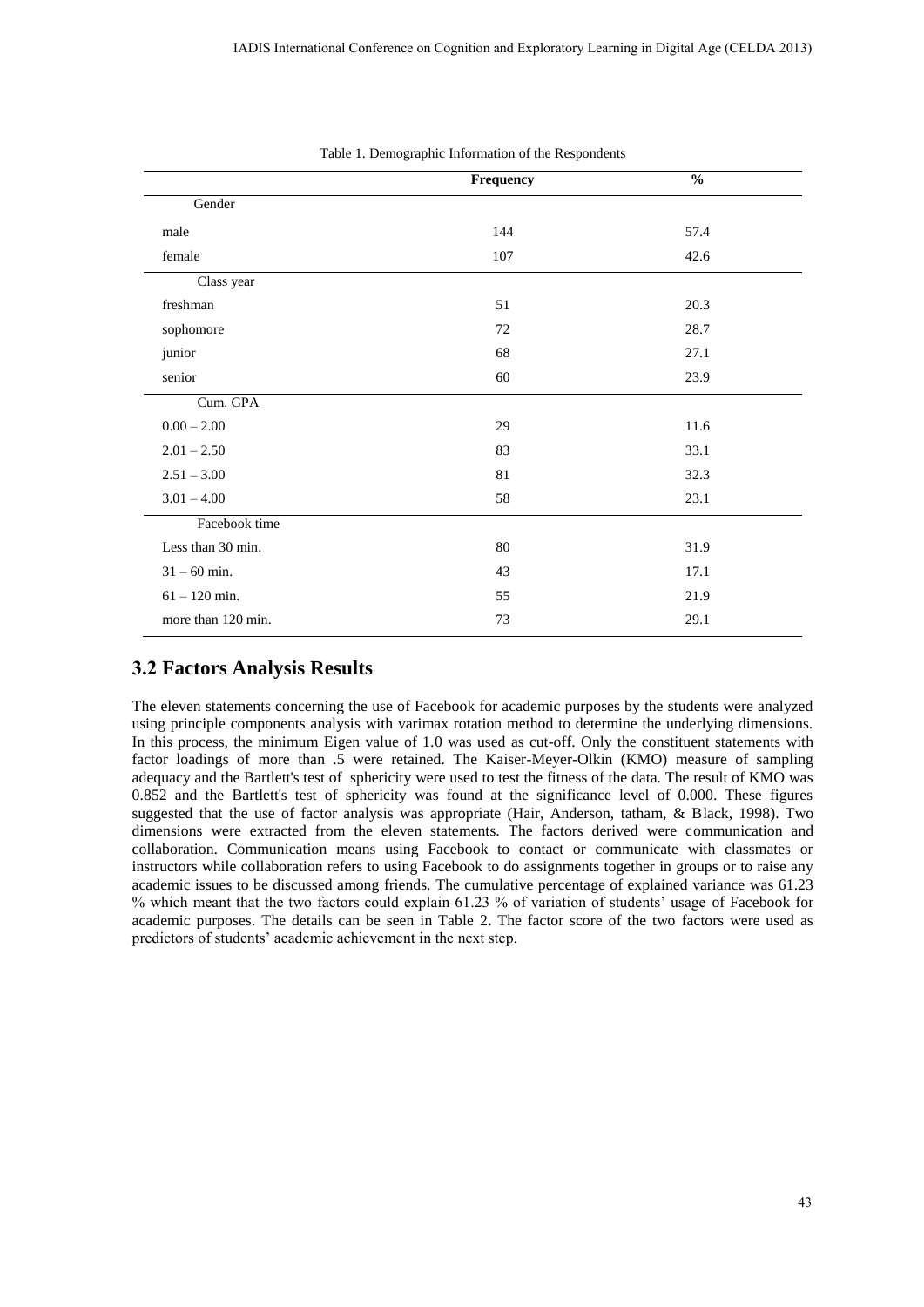| <b>Factors</b>                                                        | Factor  | Eigen-       | $%$ of   |
|-----------------------------------------------------------------------|---------|--------------|----------|
|                                                                       | loading | <b>Value</b> | variance |
| Communication                                                         |         | 4.958        | 45.08    |
| Communicate with other students in my course                          | .827    |              |          |
| Participate in activities prepared by the instructors                 | .812    |              |          |
| Participate in activities or games which are a part of the coursework | .781    |              |          |
| Communicate with university staffs                                    | .746    |              |          |
| Communicate with the instructors                                      | .743    |              |          |
| Keep track of university announcements                                | .603    |              |          |
| Access to course notes and other materials                            | .509    |              |          |
|                                                                       |         |              |          |
| Collaboration<br>Exchange information with classmates                 | .845    | 1.777        | 16.15    |
| Send and receive information among friends with the aim to complete   | .822    |              |          |
| group reports                                                         |         |              |          |
| Exchange views with friends on class subject matters                  | .803    |              |          |
| Complete quizzes provided by the teachers.                            | .598    |              |          |
| Total % of variance                                                   |         |              |          |
|                                                                       |         |              | 61.23    |

Table 2. Result From Factor Analysis of Using Facebook for Academic Purposes

# **3.3 Predictors of Students' Academic Achievement**

For the analysis of variables predicting the students' academic achievement, the Multivariate Regression Analysis was used. Academic achievement was determined by the cumulative GPA of the students. The five predictors were gender, time spent on Facebook, time management skills and the two variables identified by the Factors Analysis which were communication factor score and collaboration factor score.

Gender values of "0" and "1" were assigned for female and male respectively. The variable of time spent on Facebook was converted to standard score in order to present it as normal distribution. The results of this analysis are presented in Table 3.

| <b>Predictors</b>             | B        | <b>SEB</b> | β        |            |  |
|-------------------------------|----------|------------|----------|------------|--|
| Constant                      | $-1.074$ | 0.426      |          | $-2.521$   |  |
| Gender                        | $-0.342$ | 0.127      | $-0.169$ | $-2.690**$ |  |
| Time management               | 0.385    | 0.122      | 0.196    | $3.145**$  |  |
| Time spent on Facebook        | $-0.045$ | 0.062      | $-0.045$ | 0.469      |  |
| Facebook for communication    | $-0.190$ | 0.061      | $-0.190$ | $-3.088**$ |  |
| Facebook for collaboration    | 0.023    | 0.062      | 0.023    | 0.362      |  |
| $F = 6.138**$ , $R^2 = 0.113$ |          |            |          |            |  |

Table 3. Regression with Cumulative GPA and the Five Predictors

Remarks 1) \*\*  $p$ -value < 0.01

2) Time spent on FB was converted to standard score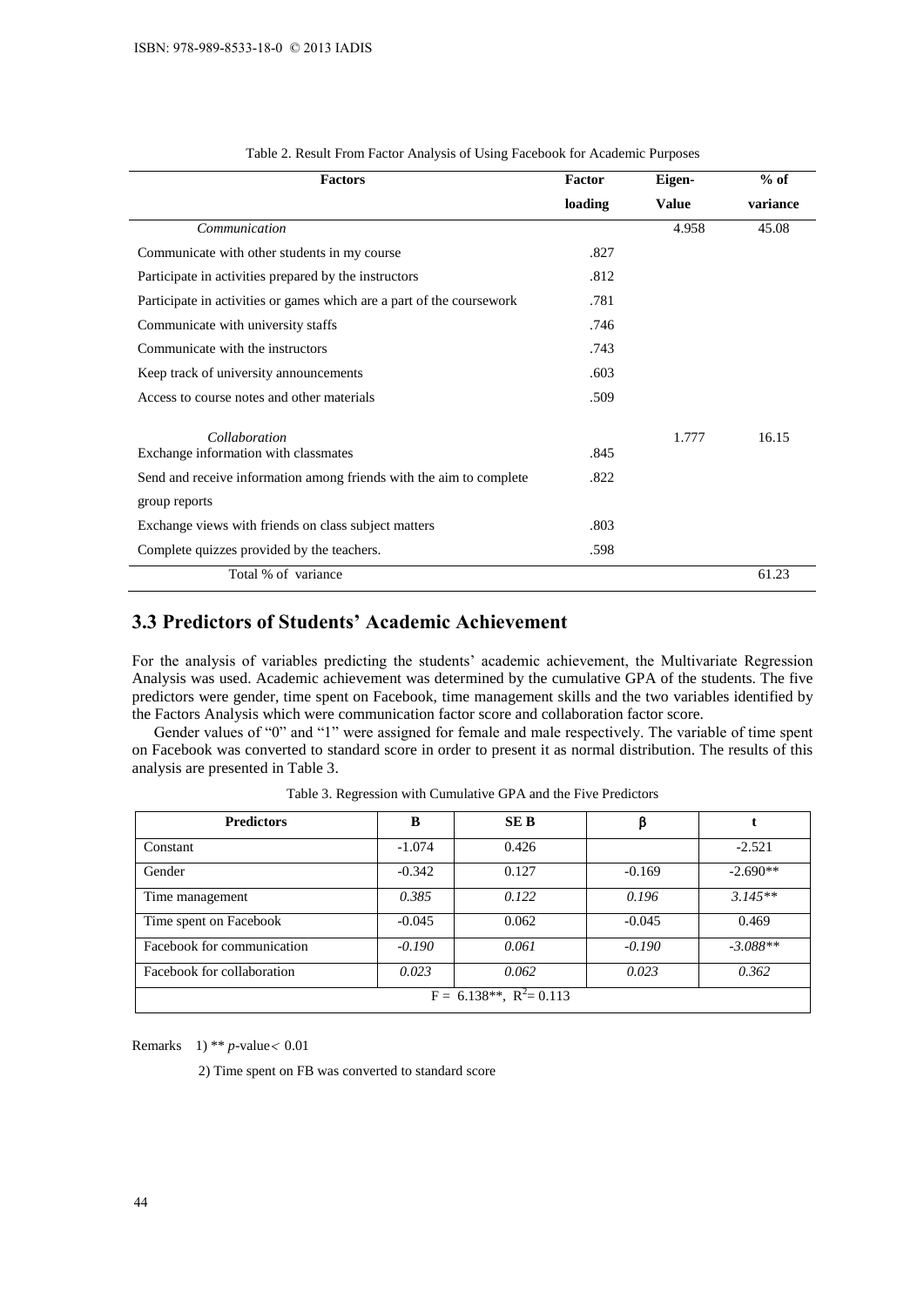A test at the significance level of 0.01 has found three predictors to be capable of predicting the cumulative GPA of the students: (1) gender ( $\beta$  = -0.169; Male students had lower cumulative GPA than female students.); (2) time management ( $\beta = 0.196$ ; Time management had a positive influence on GPA. With good management skills, the students would have good academic performance as well, and (3) use of Facebook for communication ( $\beta$  = -0.190; The use of Facebook for communication had a negative impact on GPA. Their academic performance was impaired if students used Facebook to communicate with their classmates too extensively.

Upon the review of the magnitude of standardized regression coefficients  $(\beta)$ , it is noticed that the  $\beta$  of time management is highest ( $\beta = 0.196$ ), suggesting that time management is the best predictor of academic achievement. The factors of time spent on Facebook and the use of Facebook for collaboration did not predict students' academic achievement.

## **4. DISCUSSION AND CONCLUSION**

Thai students use Facebook on an average of one hour and thirty minutes per day. This is similar to the survey findings involving a sample of American students who use Facebook on an average of one hour and forty minutes per day (Junco, 2012). However, the average time of spending Facebook was found to be a bit different from the finding in a study revealing that students spent an average of two hours on Facebook and 80% of that time was spent on socializing and entertainment (O'Brien, 2011).

Gender is one of the factors that should be brought to discuss. Female students have higher cumulative GPA than male students. The finding of this study is consistent with that of the studies by other scholars where it is found that females often outperform males in collegiate (i.e. Sheard, 2009; Barrow, et al., 2009; Farsides & Woodfield, 2007).

The next discussion on factor is time management skills. It is worth noting that students with good time management achieve higher cumulative GPA. Since time management is found to be the best predictor of academic achievement in this study, it is necessary to warn students to be aware of time management. This result is consistent to previous studies (Sansgiry, Kawatkar, Dutta & Bhosle, 2004; MacKewn, Moser & VanVuren, 2012) in that time management skills are the factors essential to effective learning. Although time spent on Facebook is not a predictor of academic achievement in the present study, students should realize that spending too much time on Facebook has left the students with less time for their studies.

Generally, the use of Facebook for academic purposes is for communication and collaboration. This study found that the use of Facebook for communication has a negative effect on academic achievement as students tend to discuss matters not related to their studies, resulting in a waste of time. On the other hand, this study indicates that the use of Facebook for collaboration does not have an influence on academic achievement. A reason for this finding is that Thai students are not accustomed to using Facebook for collaboration in doing assignments; academic contents do not much attract their attention and interest. This can be explained on the basis of Cognitive Load Theory stating that a person's attention is limited. This limited amount of attention can be due to the complexity or difficulty of the content. Therefore, a focus on the content is not long if Facebook is used for academic purposes. Therefore, the effect on their academic achievement is not very evident.